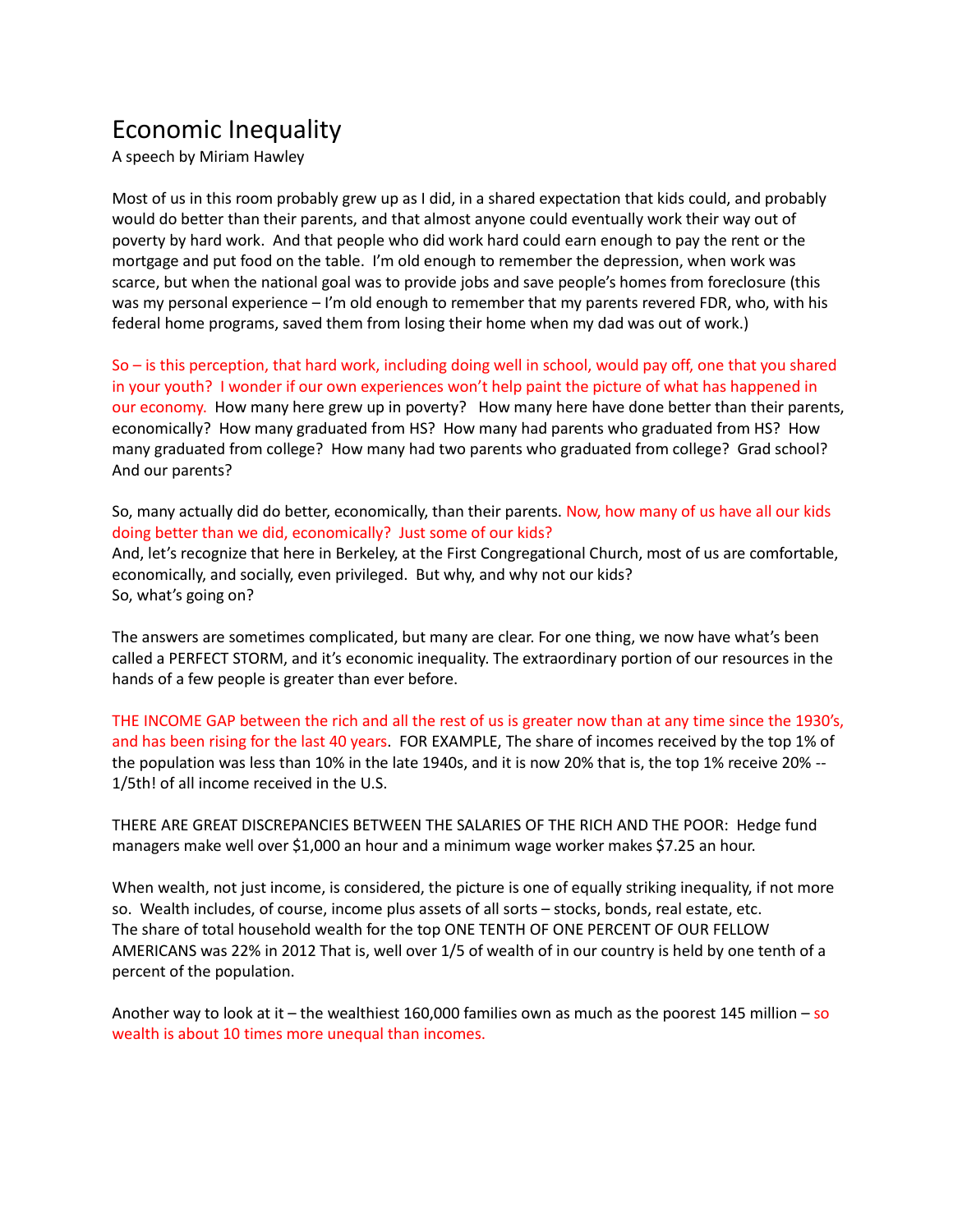Inequality goes hand in hand with the collapse of intergenerational mobility – the poor stay poor: and along with poverty come poor health, alcoholism, obesity, gambling, petty criminality SO, many of our seemingly-intractable social problems are related to inequality.

Of course, such a situation affects every facet of our lives – literally, the well-being of our political and social, as well as our economic well being. AND THE FUTURE OF OUR KIDS

## What's it like to be poor today? Well, many people are working more than one job, commuting long distances in order to afford housing, and still not making ends meet. This is not good for family life, and the kids are suffering.

I once was a member of the AC Transit Board, where I learned first-hand about the needs of many people riding the buses. I spoke with one woman who, under "welfare to work" rules, had to get a job, even though her two kids were very young. So, she worked a minimum wage job as an "associate" in a department store, and spent her earnings on child care. She got on a bus at dawn to take the kids to a home – based child care. She worried that they spent too much time watching TV there, but she could afford it.

THEN she got on another bus to get to work. At night, the routine was repeated. She was tired, with too little energy to invest in the children. The theory is that people are better off participating in the work force – but I really don't buy that generalization. IS IT really better for the mother I just described to spend her day selling stuff in a department store rather than staying at home with her children? With her workday, she certainly don't have the time or energy to do all the things we know help kids flourish, that enrich their lives and expose them to the experiences they need to grow intellectually and socially. Too often, she's just too tired. Too tired to enjoy her kids, and yes, sometimes she's bitter.

Why has this come about – why has inequality become so much greater since the 1970s? Here are some reasons suggested by FORTUNE Magazine – a publication that can't be considered populistic:

- Tax structure: taxes are less progressive
- Competition from cheap labor from abroad has contributed to low, and stagnant wages
- It's easy to get into debt due to a lack of protection from predatory lending for mortages, home equity loans, tuition
- The decline of labor union membership

Then there's a political factor that isn't mentioned in the FORTUNE article: the Citizens United Decision, those with money gain a huge political advantage. So-called "social welfare" organizations aren't required to disclose their sources of funding, thereby allowing those with more money to gain even more political advantage. And, citizens with the most money have the greatest political leverage, without a doubt. The result is seen in some of the reasons FORTUNE puts forward: For instance, taxes are less progressive BECAUSE of the huge political advantage held by the people with the money. And even Fortune magazine cautions that extreme inequality is BAD FOR BUSINESS. E.g. retailers now are bracing for a miserable holiday shopping season – all but those catering to the rich, that is. Inequality is bad for business, bad for society, and for our political system. ASK: What could help?

• Consumer protection